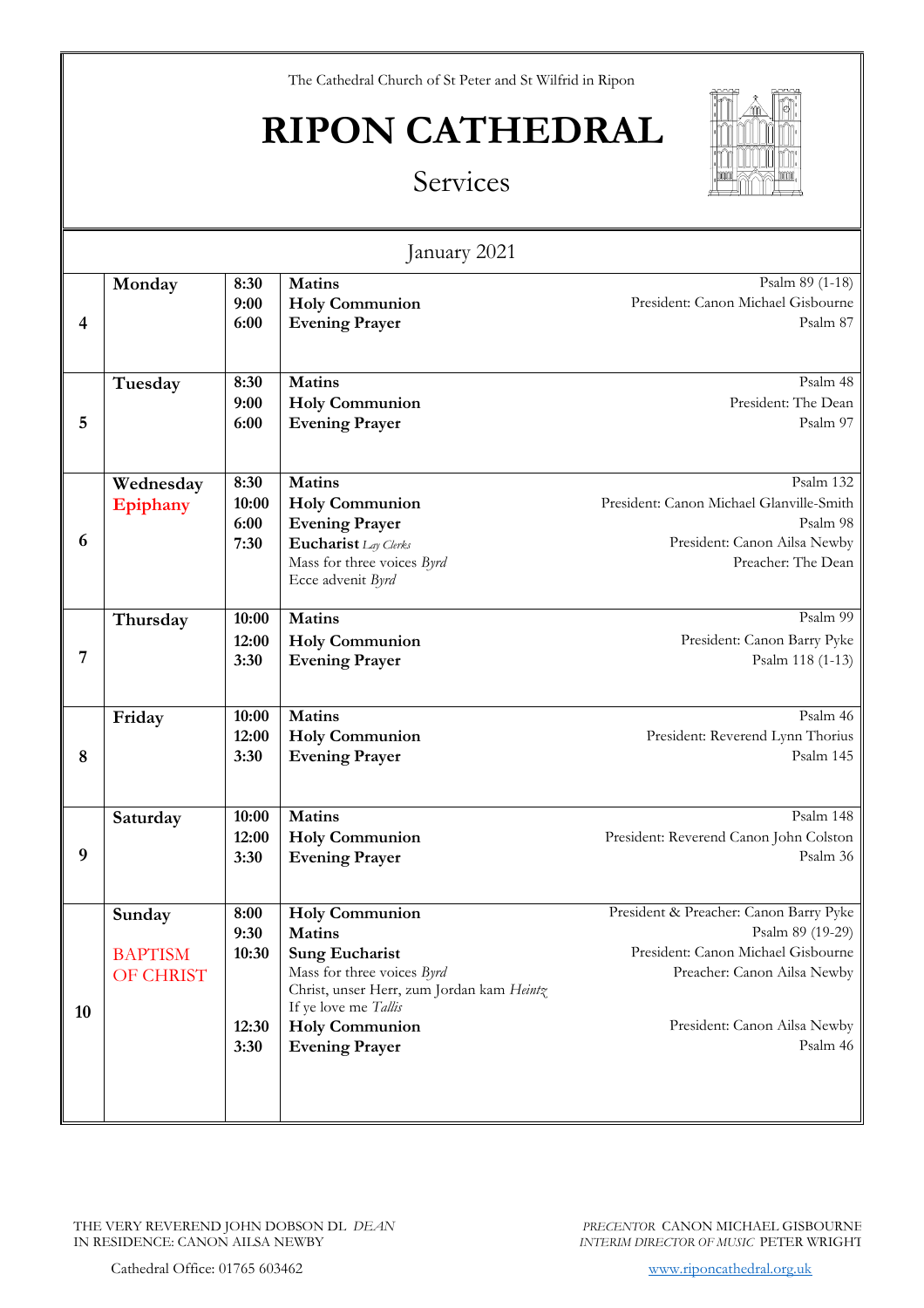## **RIPON CATHEDRAL**



| Services |  |
|----------|--|
|          |  |

| January 2021 |                                                              |                                 |                                                                                            |                                                                                                           |
|--------------|--------------------------------------------------------------|---------------------------------|--------------------------------------------------------------------------------------------|-----------------------------------------------------------------------------------------------------------|
| 11           | Monday<br>Mary Slessor,<br>missionary 1915                   | 10:00<br>12:00<br>3:30          | <b>Matins</b><br><b>Holy Communion</b><br><b>Evening Prayer</b>                            | Psalm 2<br>President: The Dean<br>Psalm 34                                                                |
| 12           | Tuesday<br>Aelred of<br>Rievaulx, 1167                       | 10:00<br>12:00<br>3:30          | <b>Matins</b><br><b>Holy Communion</b><br><b>Evening Prayer</b>                            | Psalm 9<br>President: Canon Ailsa Newby<br>Psalm 45                                                       |
| 13           | Wednesday<br>Hilary, bishop,<br>teacher of the<br>faith, 367 | 10:00<br>12:00<br>3:30          | <b>Matins</b><br><b>Holy Communion</b><br><b>Evening Prayer</b>                            | Psalm 20<br>President: Canon Michael Gisbourne<br>Psalm 47                                                |
| 14           | Thursday                                                     | 10:00<br>12:00<br>3:30          | <b>Matins</b><br><b>Holy Communion</b><br><b>Evening Prayer</b>                            | Psalm 21<br>President: Canon Barry Pyke<br>Psalm 61                                                       |
| 15           | Friday                                                       | 10:00<br>12:00<br>3:30          | <b>Matins</b><br><b>Holy Communion</b><br><b>Evening Prayer</b>                            | Psalm 67<br>President: Reverend Simon Gurd<br>Psalm 68 (1-17)                                             |
| 16           | Saturday                                                     | 10:00<br>12:00<br>3:30          | <b>Matins</b><br><b>Holy Communion</b><br><b>Evening Prayer</b>                            | Psalm 33<br>President: Canon Barry Pyke<br>Psalm 85                                                       |
| 17           | Sunday<br><b>SECOND</b><br><b>OF</b><br><b>EPIPHANY</b>      | 10:00<br>10:30<br>12:30<br>3:30 | <b>Matins</b><br>Eucharist (online only)<br><b>Holy Communion</b><br><b>Evening Prayer</b> | Psalm 145 (1-12)<br>President: Canon Ailsa Newby<br>Preacher: The Dean<br>President: The Dean<br>Psalm 96 |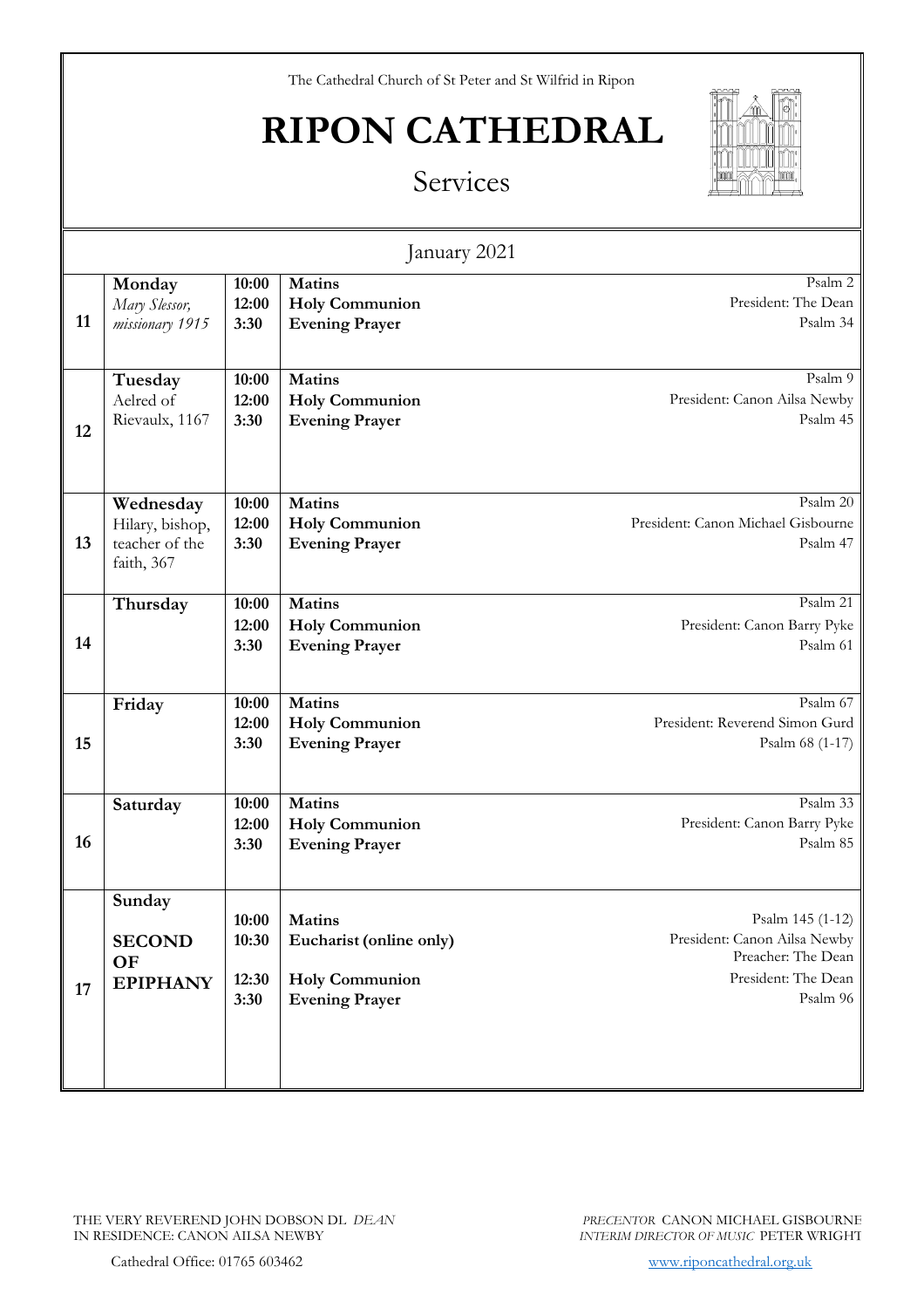## **RIPON CATHEDRAL**



|    |                                                              |                                         | January 2021                                                                                                                       |                                                                                                            |
|----|--------------------------------------------------------------|-----------------------------------------|------------------------------------------------------------------------------------------------------------------------------------|------------------------------------------------------------------------------------------------------------|
| 18 | Monday<br>Amy Carmichael,<br>spiritual writer,<br>1951       | 10:00<br>12:00<br>3:30                  | Matins<br><b>Holy Communion</b><br><b>Evening Prayer</b>                                                                           | Psalm 146<br>President: Reverend Cliff Bowman<br>Psalm 71                                                  |
| 19 | Tuesday<br>Wulfstan,<br>bishop, 1095                         | 10:00<br>12:00<br>3:30                  | Matins<br><b>Holy Communion</b><br><b>Evening Prayer</b>                                                                           | Psalm 132<br>President: Venerable Clive Mansell<br>Psalm 89 (1-19)                                         |
| 20 | Wednesday<br>Richard Rolle,<br>spiritual writer,<br>1349     | 10:00<br>12:00<br>3:30                  | <b>Matins</b><br><b>Holy Communion</b><br><b>Evening Prayer</b>                                                                    | Psalm 81<br>President: Canon Barry Pyke<br>Psalm 97                                                        |
| 21 | Thursday<br>Agnes, child<br>martyr, 304                      | 10:00<br>12:00<br>3:30                  | Matins<br><b>Holy Communion</b><br><b>Evening Prayer</b>                                                                           | Psalm 76<br>President: Right Reverend Clive Handford<br>Psalm 111                                          |
| 22 | Friday<br>Vincent of<br>Saragossa,<br>deacon, martyr,<br>304 | 10:00<br>12:00<br>3:30                  | <b>Matins</b><br><b>Holy Communion</b><br><b>Evening Prayer</b>                                                                    | Psalm 27<br>President: Reverend Canon Richard Cooper<br>Psalm 130                                          |
| 23 | Saturday                                                     | 10:00<br>12:00<br>3:30                  | Matins<br><b>Holy Communion</b><br><b>Evening Prayer</b>                                                                           | Psalm 122<br>President: Reverend Jeremy Trigg<br>Psalm 61                                                  |
| 24 | Sunday<br><b>THIRD OF</b><br><b>EPIPHANY</b>                 | 10:00<br>10:30<br>12:30<br>3:30<br>4:30 | <b>Matins</b><br>Eucharist (online only)<br><b>Holy Communion</b><br><b>Evening Prayer</b><br><b>Messy Cathedral (online only)</b> | Psalm 113<br>President: The Dean<br>Preacher: Canon Barry Pyke<br>President: Canon Barry Pyke<br>Psalm 149 |

THE VERY REVEREND JOHN DOBSON DL *DEAN* IN RESIDENCE: CANON AILSA NEWBY

*PRECENTOR* CANON MICHAEL GISBOURNE *INTERIM DIRECTOR OF MUSIC* PETER WRIGHT

Cathedral Office: 01765 603462 [www.riponcathedral.org.uk](http://www.riponcathedral.org.uk/)